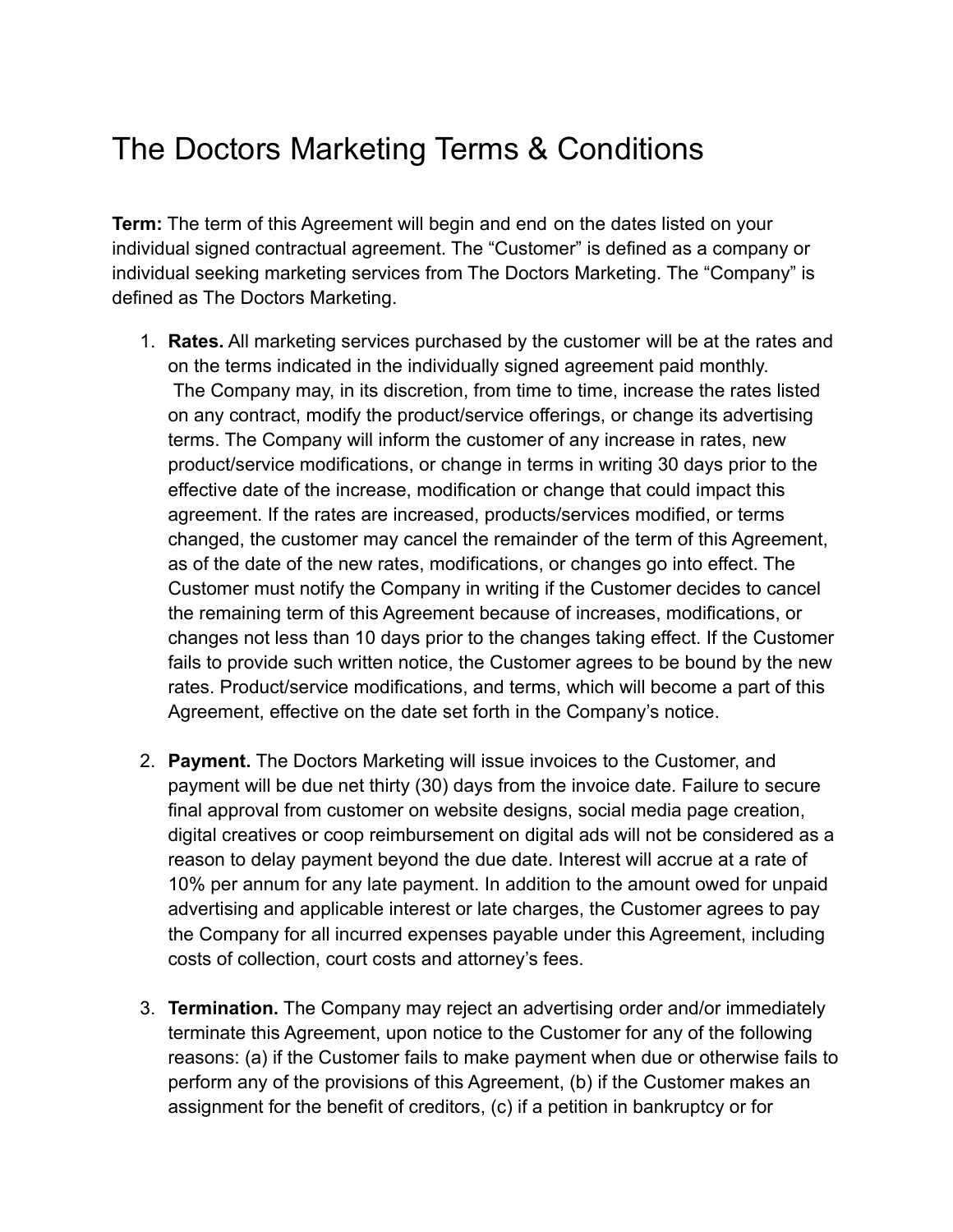reorganization under the bankruptcy or insolvency laws is filed by or against the Customer, (d) if the Customer ceases business operations or is likely to cease business operations or (e) in the opinion of the Company, the credit of the Customer is or may be impaired. If this Agreement is terminated for any of these reasons, customer will nevertheless remain liable for balances due on any purchased products and services, whether billed or unbilled, and the Company will send an invoice to the Customer, of which the Customer agrees to promptly pay.

- 4. **Indemnification.** The Customer and/or the Customer business signatory to this Agreement agrees to hold the Company harmless and indemnify the Company from all claims, suits, damages costs and expenses of any nature whatsoever, including attorney's fees and court costs, for which the Company may become liable by reason of its distribution or publication of customer's promotions or advertising, including but not limited to claims or suits alleging libel, privacy invasion, unfair competition, defamation, misuse of publicity rights, copyright infringement, dilution or trademark infringement under federal or state law, or otherwise based on the content of customer's promotions or advertising, including illustrations, text, claims, etc.
- 5. **Errors.** The customer may not claim a breach, terminate or cancel this Agreement if there are typographical errors, under deliveries, omissions or errors in advertising, social media and website content provided by the Company. The Company agrees to take corrective action within 2 business days of notification by the customer, that portion of the advertising, website or social media content which may have been rendered valueless by such typographical errors, incorrect ad placements, under deliveries or omission of copy, unless such error arose due to the error or omission of customer, or after the advertisement, website or social media content had been set and proofed or otherwise confirmed by the customer or the advertisement was submitted after start date. The Company will not be liable to customer for any loss or damage that results from a typographical error, incorrect ad placement, under delivery, omission or error related to the products and services that it provides.
- 6. **Ownership.** All advertising copy which represents the creative effort of the Company and/or utilization of creativity, illustrations, labor, composition or furnished material, is and remains the property of the Company, including all rights of copyright therein. The Customer understands and agrees that it cannot authorize photographic or other reproductions, in whole or in part, of any such advertising copy for use in any other advertising medium without payment for creative services to The Company. All website and social media content are